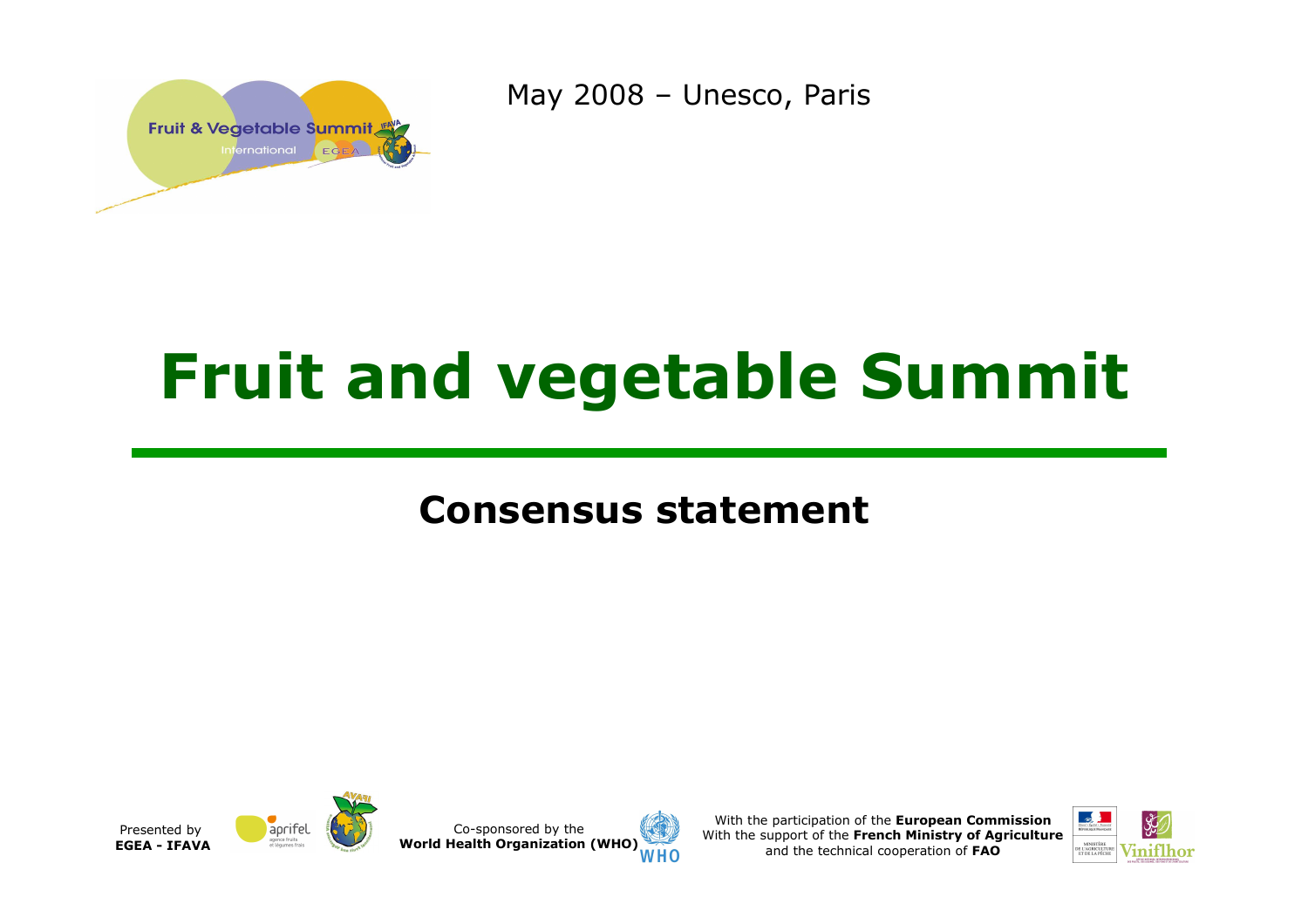• Rising rates of food insecurity and rising rates of obesity represent a dual burden for global public health.

• We continue to see high rates of chronic diseases that are largely preventable through a healthier diet.

• **Improving diet quality has to be seen by all as an urgent priority for global public health.**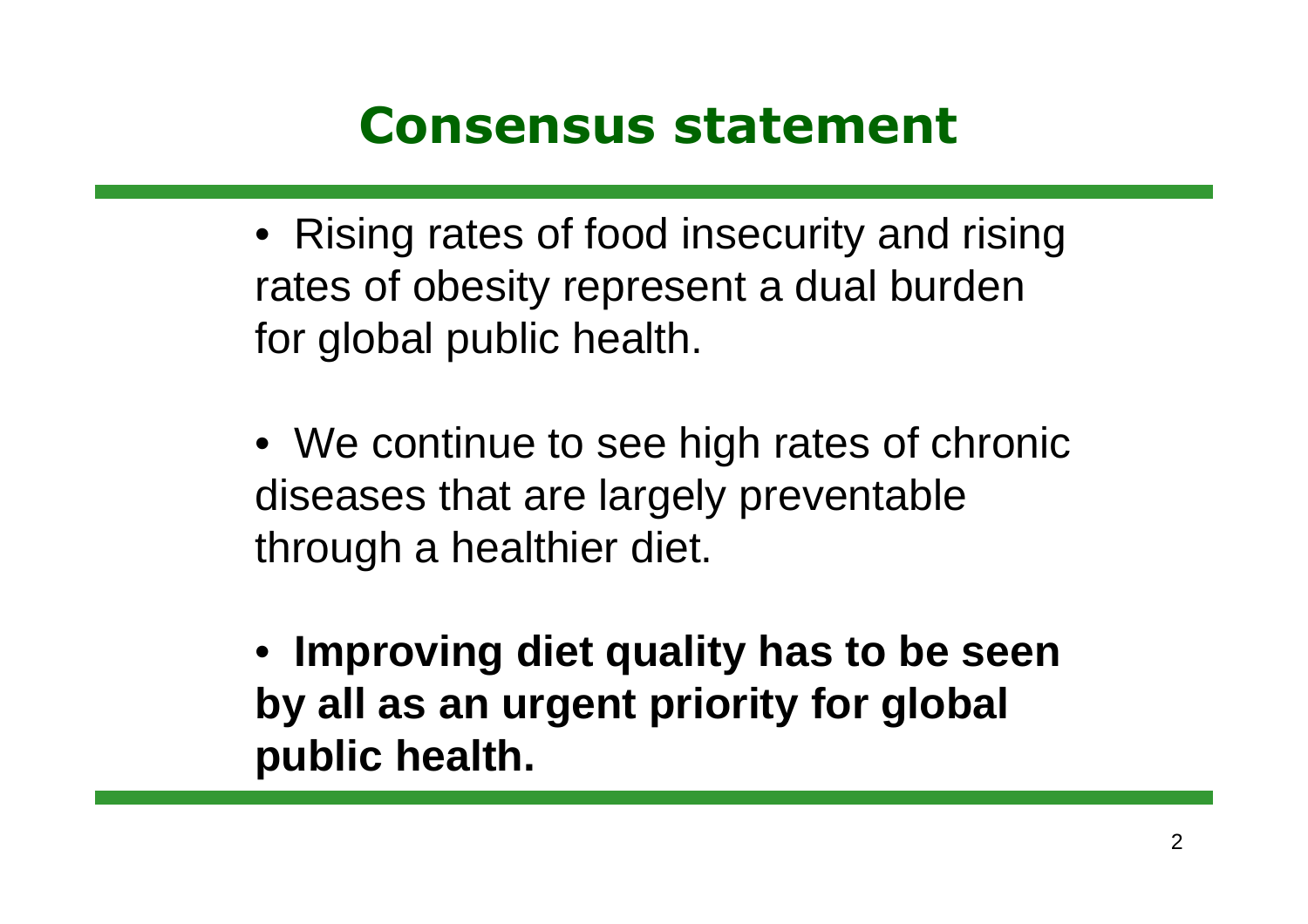- High consumption of vegetables and fruit is associated with higher overall diet quality and also with healthier lifestyles.
- • Emerging evidence indicates that fruit and vegetable consumption may also play a role in weight control. By contrast, inadequate consumption is clearly associated with elevated risk of chronic disease.
- • **Increasing the consumption of vegetables and fruit is the key to improving diet quality for all.**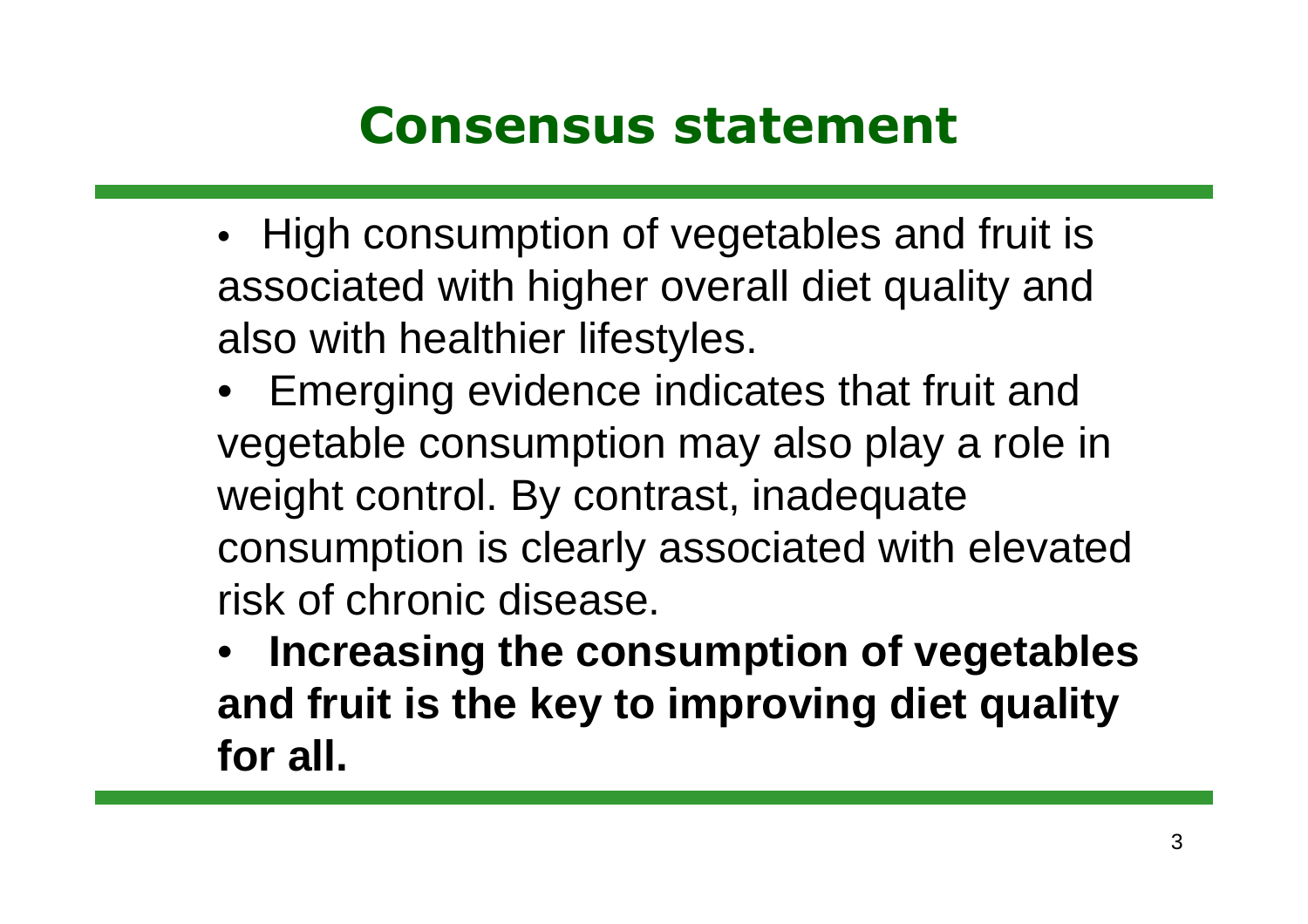• **Ensuring that all populations, including disadvantaged ones, have equal access to affordable fruit and vegetables requires an alliance between agriculture, health, and public policy.** 

• **Key focus areas for effective populationbased interventions, programs and policies must include schools, worksite, community settings, and the media.**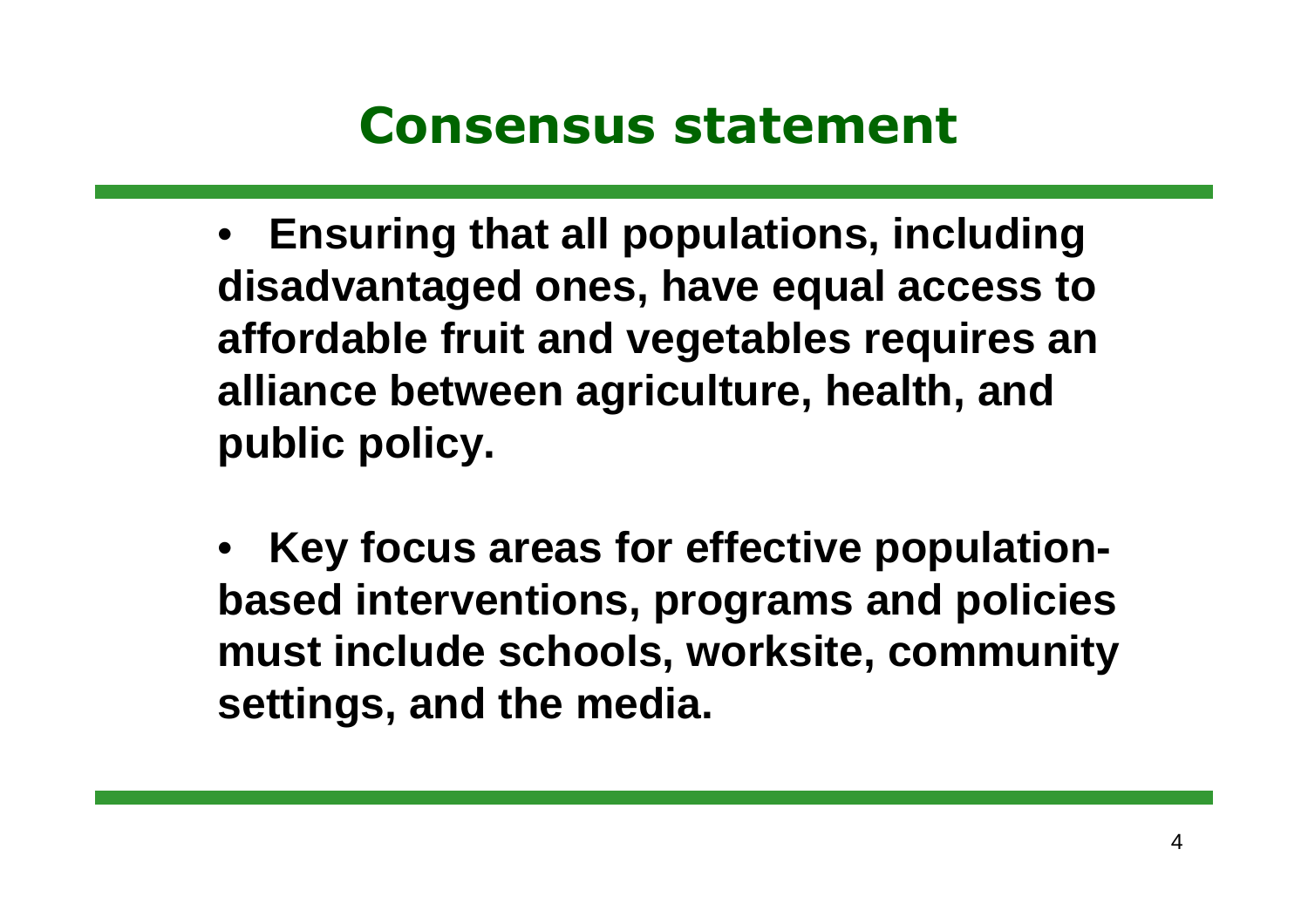• **Ensuring access to healthy diets by lower income groups should be a priority for public health.**

• **In particular, we urge the EU and other national governments to move forward quickly to fund and implement the School Fruit Scheme.**